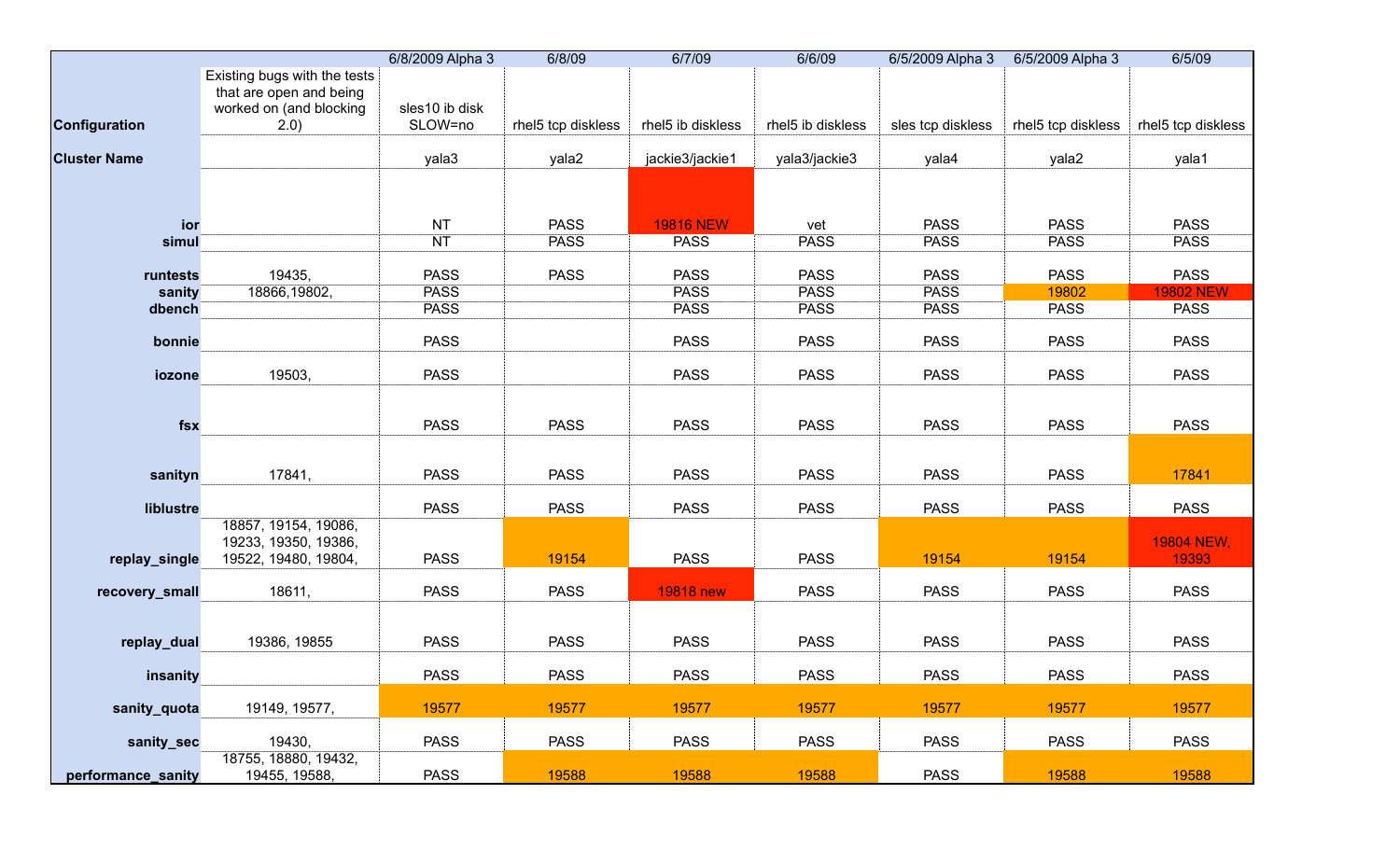|                      |                                                                                                           | 6/8/2009 Alpha 3          | 6/8/09             | 6/7/09            | 6/6/09            | 6/5/2009 Alpha 3  | 6/5/2009 Alpha 3   | 6/5/09             |
|----------------------|-----------------------------------------------------------------------------------------------------------|---------------------------|--------------------|-------------------|-------------------|-------------------|--------------------|--------------------|
| <b>Configuration</b> | $\mid$ Existing bugs with the tests $\mid$<br>that are open and being<br>worked on (and blocking<br>(2.0) | sles10 ib disk<br>SLOW=no | rhel5 tcp diskless | rhel5 ib diskless | rhel5 ib diskless | sles tcp diskless | rhel5 tcp diskless | rhel5 tcp diskless |
| replay_vbr           | 19386, 19604,                                                                                             | <b>PASS</b>               | <b>PASS</b>        | <b>PASS</b>       | <b>PASS</b>       | <b>PASS</b>       | <b>PASS</b>        | <b>PASS</b>        |
| conf_sanity          |                                                                                                           | <b>PASS</b>               | <b>PASS</b>        | <b>PASS</b>       | <b>PASS</b>       | <b>PASS</b>       | <b>PASS</b>        | <b>PASS</b>        |
| replay_ost_single    |                                                                                                           | <b>PASS</b>               | <b>PASS</b>        | <b>PASS</b>       | <b>PASS</b>       | <b>PASS</b>       | <b>PASS</b>        | <b>PASS</b>        |
| racer<br>large-scale | 19280, 19526, 19550,<br>19827,                                                                            | <b>PASS</b>               | <b>19827 NEW</b>   | <b>PASS</b>       | <b>PASS</b>       | <b>PASS</b>       | <b>PASS</b>        | <b>PASS</b>        |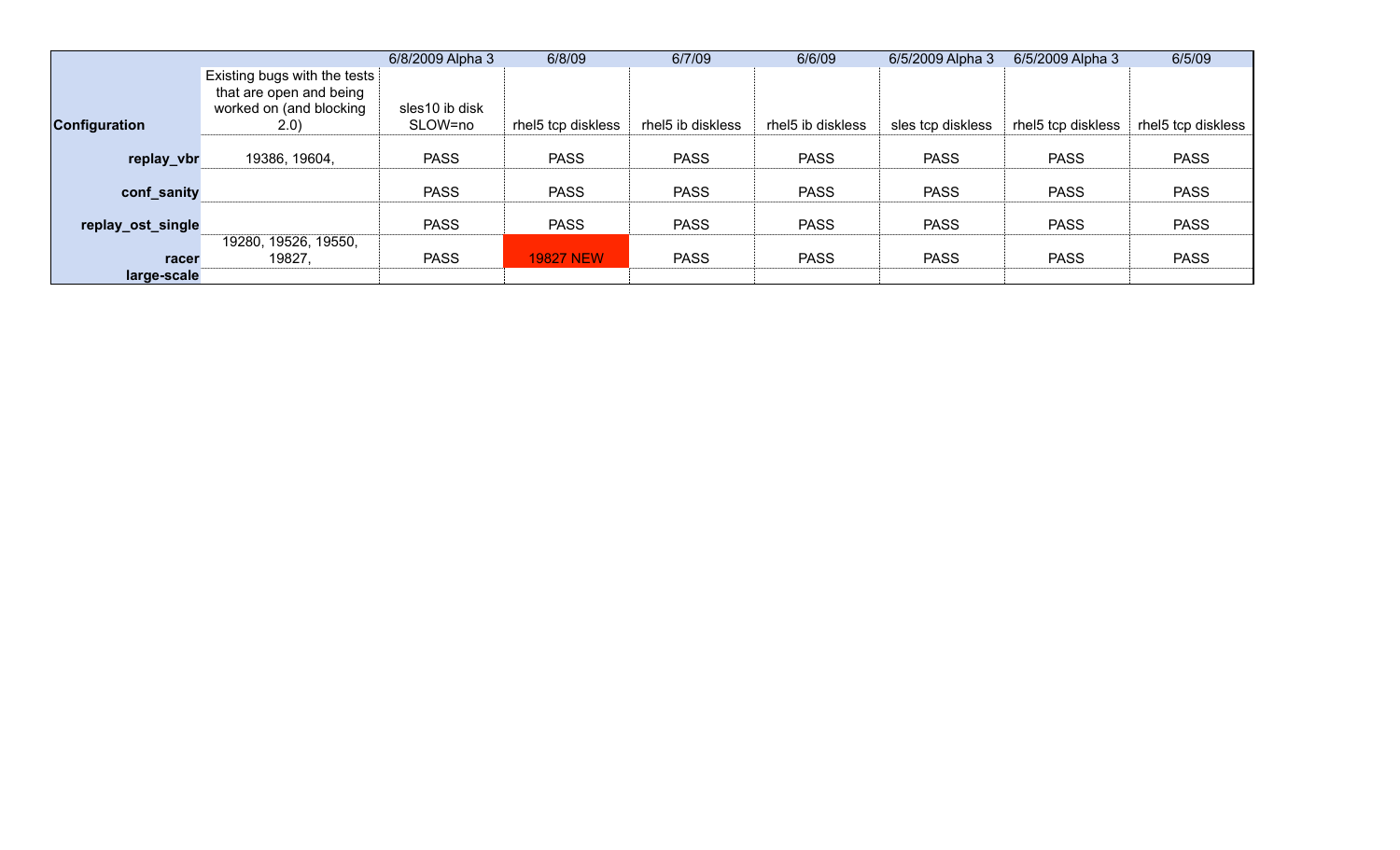|                     | 6/4/09            | 6/3/09             | 6/2/09            | 6/1/09             | 5/31/09           | 5/30/09           | 5/29/09            | 5/28/09           | 5/27/09            |
|---------------------|-------------------|--------------------|-------------------|--------------------|-------------------|-------------------|--------------------|-------------------|--------------------|
|                     |                   |                    |                   |                    |                   |                   |                    |                   |                    |
|                     |                   |                    |                   |                    |                   |                   |                    |                   |                    |
| Configuration       | rhel5 ib diskless | rhel5 tcp diskless | rhel5 ib diskless | rhel5 tcp diskless | rhel5 ib diskless | rhel5 ib diskless | rhel5 tcp diskless | rhel5 ib diskless | rhel5 tcp diskless |
| <b>Cluster Name</b> | jackie1/yala3     | yala2/yala1        | Jackie1           | jackie3/yala2      | jackie3           | Jackie3/YALA3     | YALA1              |                   | yala1/yala2        |
|                     |                   |                    |                   |                    |                   |                   |                    |                   |                    |
|                     |                   |                    |                   |                    |                   |                   |                    |                   |                    |
| ior                 | <b>PASS</b>       | <b>PASS</b>        | <b>PASS</b>       | <b>PASS</b>        | <b>PASS</b>       | <b>PASS</b>       | <b>PASS</b>        | <b>PASS</b>       | <b>PASS</b>        |
| simul               | <b>PASS</b>       | <b>PASS</b>        | <b>PASS</b>       | <b>PASS</b>        | <b>PASS</b>       | <b>PASS</b>       | <b>PASS</b>        | <b>PASS</b>       | <b>PASS</b>        |
| runtests            | <b>PASS</b>       | <b>PASS</b>        | <b>PASS</b>       | <b>PASS</b>        | <b>PASS</b>       | <b>PASS</b>       | <b>PASS</b>        | <b>PASS</b>       | <b>PASS</b>        |
| sanity              | <b>PASS</b>       | <b>PASS</b>        | <b>PASS</b>       | <b>PASS</b>        | <b>PASS</b>       | <b>PASS</b>       | <b>PASS</b>        | <b>PASS</b>       | <b>PASS</b>        |
| dbench              | <b>PASS</b>       | <b>PASS</b>        | <b>PASS</b>       | <b>PASS</b>        | <b>PASS</b>       | <b>PASS</b>       | <b>PASS</b>        | <b>PASS</b>       | <b>PASS</b>        |
| bonnie              | <b>PASS</b>       | <b>PASS</b>        | <b>PASS</b>       | <b>PASS</b>        | <b>PASS</b>       | <b>PASS</b>       | <b>PASS</b>        | <b>PASS</b>       | <b>PASS</b>        |
| iozone              | <b>PASS</b>       | <b>PASS</b>        | <b>PASS</b>       | <b>PASS</b>        | <b>PASS</b>       | <b>PASS</b>       | <b>PASS</b>        | <b>PASS</b>       | <b>PASS</b>        |
|                     |                   |                    |                   |                    |                   |                   |                    |                   |                    |
| $f$ sx              | <b>PASS</b>       | <b>PASS</b>        | <b>PASS</b>       | <b>PASS</b>        | <b>PASS</b>       | <b>PASS</b>       | <b>PASS</b>        | <b>PASS</b>       | <b>PASS</b>        |
|                     |                   |                    |                   |                    |                   |                   |                    |                   |                    |
| sanityn             | <b>PASS</b>       | <b>PASS</b>        | <b>PASS</b>       | <b>PASS</b>        | <b>PASS</b>       | <b>PASS</b>       | <b>PASS</b>        | <b>PASS</b>       | <b>PASS</b>        |
|                     |                   |                    |                   |                    |                   |                   |                    |                   |                    |
| liblustre           | <b>PASS</b>       | <b>PASS</b>        | <b>PASS</b>       | <b>PASS</b>        | <b>PASS</b>       | <b>PASS</b>       | <b>PASS</b>        | <b>PASS</b>       | <b>PASS</b>        |
|                     |                   |                    |                   |                    |                   |                   |                    |                   |                    |
| replay_single       | 19154             | 19154              | 19154             | 18734              | 19154             | <b>PASS</b>       | 19154, 19480       | 19154             | 19154              |
| recovery_small      | <b>PASS</b>       | <b>PASS</b>        | <b>PASS</b>       | <b>PASS</b>        | <b>PASS</b>       | <b>PASS</b>       |                    | <b>PASS</b>       | <b>PASS</b>        |
|                     |                   |                    |                   |                    |                   |                   |                    |                   |                    |
| replay_dual         | <b>PASS</b>       | <b>PASS</b>        | <b>PASS</b>       | <b>PASS</b>        | <b>PASS</b>       | <b>PASS</b>       | <b>PASS</b>        | <b>PASS</b>       | <b>PASS</b>        |
| insanity            | <b>PASS</b>       |                    |                   |                    |                   |                   |                    |                   |                    |
|                     |                   | <b>PASS</b>        | <b>PASS</b>       | PASS               | <b>PASS</b>       | PASS              | PASS               | <b>PASS</b>       | <b>PASS</b>        |
| sanity_quota        | vet               | 19577              | 19577             | 19577              | 19577             | 19577             | 19577              | 19577             | 19577              |
| sanity_sec          | <b>PASS</b>       | <b>PASS</b>        | <b>PASS</b>       | <b>PASS</b>        | <b>PASS</b>       | <b>PASS</b>       | <b>PASS</b>        | 19654             | <b>PASS</b>        |
| performance_sanity  | vet               | 19588              | 19588             | 19588              | <b>PASS</b>       | <b>PASS</b>       | 19588              | 19588             | <b>PASS</b>        |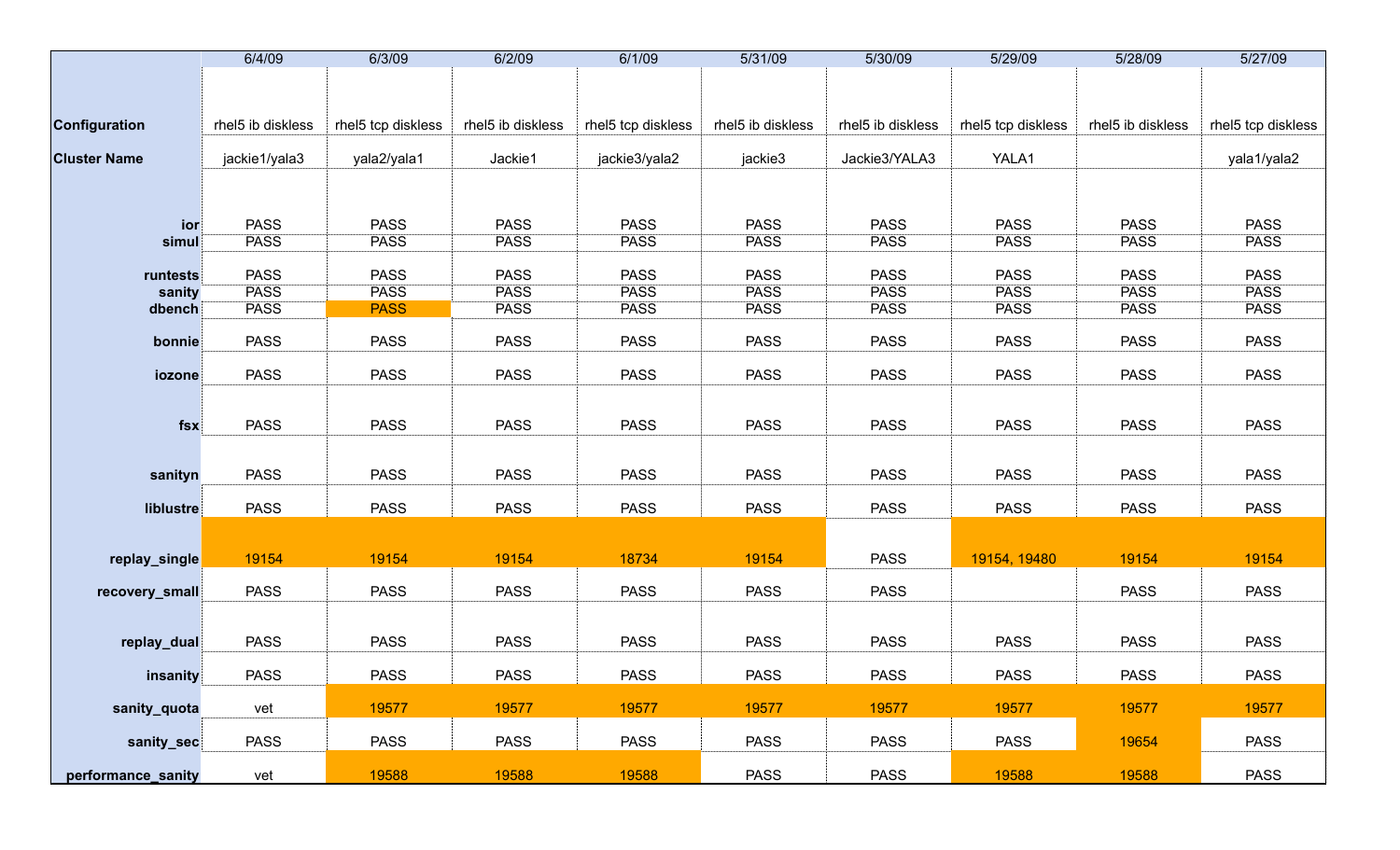|                      | 6/4/09            | 6/3/09             | 6/2/09            | 6/1/09             | 5/31/09           | 5/30/09           | 5/29/09            | 5/28/09           | 5/27/09            |
|----------------------|-------------------|--------------------|-------------------|--------------------|-------------------|-------------------|--------------------|-------------------|--------------------|
|                      |                   |                    |                   |                    |                   |                   |                    |                   |                    |
|                      |                   |                    |                   |                    |                   |                   |                    |                   |                    |
| <b>Configuration</b> | rhel5 ib diskless | rhel5 tcp diskless | rhel5 ib diskless | rhel5 tcp diskless | rhel5 ib diskless | rhel5 ib diskless | rhel5 tcp diskless | rhel5 ib diskless | rhel5 tcp diskless |
| replay_vbr           | <b>PASS</b>       | <b>PASS</b>        | <b>PASS</b>       | <b>PASS</b>        | <b>PASS</b>       | 19604             | <b>PASS</b>        | 19654             | <b>PASS</b>        |
| conf_sanity          | <b>PASS</b>       | <b>PASS</b>        |                   |                    |                   |                   |                    |                   |                    |
| replay_ost_single    | <b>PASS</b>       | <b>PASS</b>        | <b>PASS</b>       | <b>PASS</b>        | <b>PASS</b>       | <b>PASS</b>       | <b>PASS</b>        | <b>PASS</b>       | <b>PASS</b>        |
| racer                | <b>PASS</b>       | <b>PASS</b>        | <b>PASS</b>       | <b>PASS</b>        | <b>PASS</b>       | 19526             | <b>PASS</b>        | 19654             | <b>PASS</b>        |
| large-scale          |                   |                    |                   |                    |                   |                   |                    |                   |                    |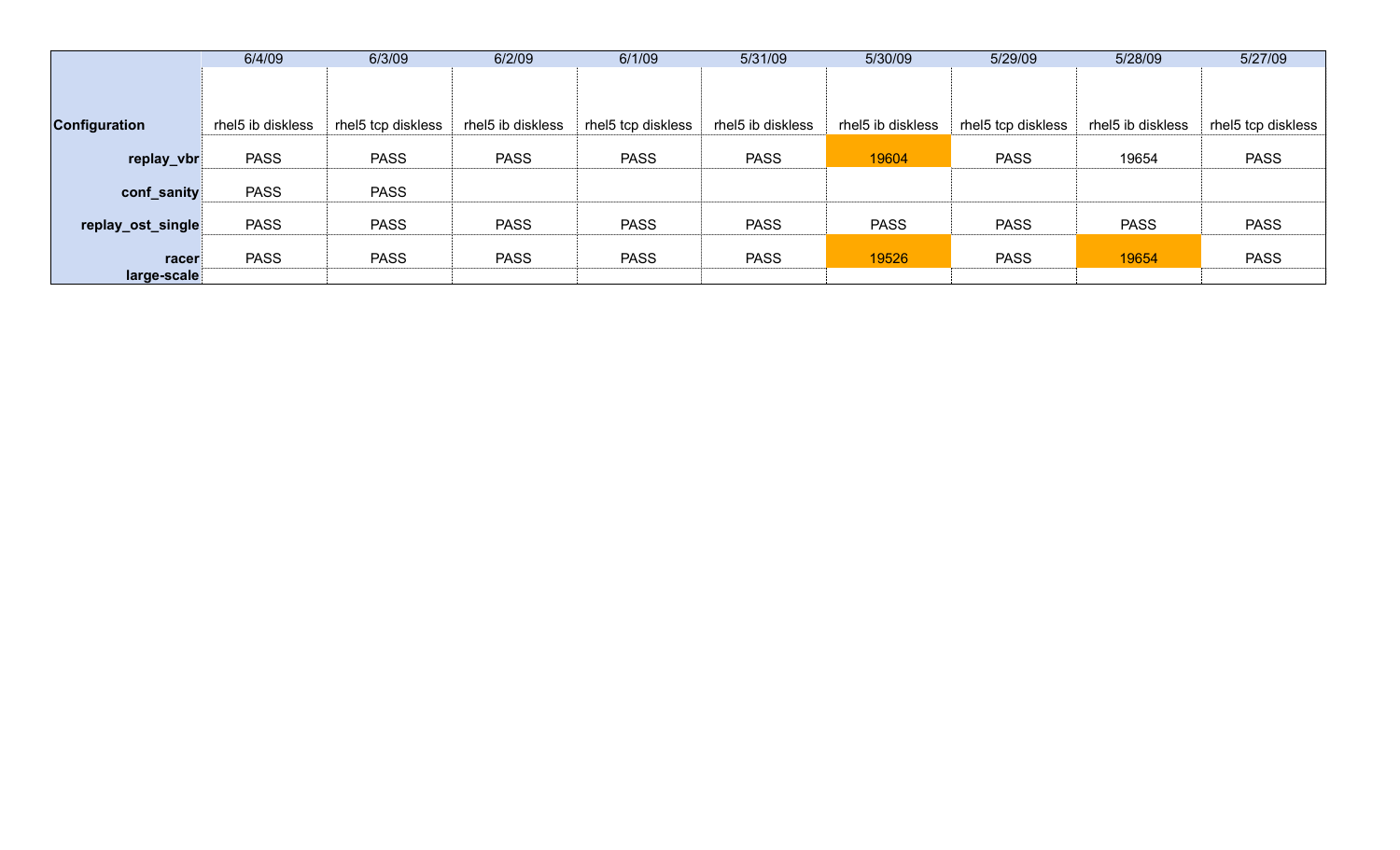|                     | 5/26/09           | 5/25/09     | 5/23/09                                                       | 5/22/09     | 5/21/09                     | 5/20/09                      | 5/19/09                      | 5/18/09                      | 5/17/09                     |
|---------------------|-------------------|-------------|---------------------------------------------------------------|-------------|-----------------------------|------------------------------|------------------------------|------------------------------|-----------------------------|
| Configuration       | rhel5 ib diskless |             | NO COMPLETE<br>TEST RESULTS IN rhel5 x86_64 TCP<br>MAY 23/24. | diskless    | rhel5 x86_64 IB<br>diskless | rhel5 x86_64 TCP<br>diskless | rhel5 x86_64 TCP<br>diskless | rhel5 x86_64 TCP<br>diskless | rhel5 x86_64 IB<br>diskless |
| <b>Cluster Name</b> | Jackie3           |             |                                                               | YALA1/YALA2 | Yala1                       | Yala1/Yala2                  | Yala1/Yala4                  |                              | Yala3/Jackie3               |
|                     |                   |             |                                                               |             |                             |                              |                              |                              |                             |
|                     |                   |             |                                                               |             |                             |                              |                              |                              |                             |
| ior                 | <b>PASS</b>       | <b>PASS</b> |                                                               | <b>PASS</b> | <b>PASS</b>                 | <b>PASS</b>                  | <b>PASS</b>                  | <b>PASS</b>                  | <b>PASS</b>                 |
| simul               | <b>PASS</b>       | <b>PASS</b> |                                                               | <b>PASS</b> | <b>PASS</b>                 | <b>PASS</b>                  | <b>PASS</b>                  | <b>PASS</b>                  | <b>PASS</b>                 |
| runtests            | <b>PASS</b>       | <b>PASS</b> |                                                               | <b>PASS</b> | <b>PASS</b>                 | <b>PASS</b>                  | <b>PASS</b>                  | <b>PASS</b>                  | <b>PASS</b>                 |
| sanity              | 19624             | 19624       |                                                               | 19624       | <b>19624 NEW</b>            | <b>PASS</b>                  | <b>PASS</b>                  | <b>PASS</b>                  | <b>PASS</b>                 |
| dbench              | <b>PASS</b>       | <b>PASS</b> |                                                               | <b>PASS</b> | <b>PASS</b>                 | <b>PASS</b>                  | <b>PASS</b>                  | <b>PASS</b>                  | <b>PASS</b>                 |
| bonnie              | <b>PASS</b>       | <b>PASS</b> |                                                               | <b>PASS</b> | <b>PASS</b>                 | <b>PASS</b>                  | <b>PASS</b>                  | <b>PASS</b>                  | <b>PASS</b>                 |
| iozone              | <b>PASS</b>       | <b>PASS</b> |                                                               | <b>PASS</b> | <b>PASS</b>                 | <b>PASS</b>                  | <b>PASS</b>                  | 19575                        | <b>PASS</b>                 |
|                     |                   |             |                                                               |             |                             |                              |                              |                              |                             |
| fsx                 | <b>PASS</b>       | <b>PASS</b> |                                                               | <b>PASS</b> | <b>PASS</b>                 | <b>PASS</b>                  | <b>PASS</b>                  |                              | <b>PASS</b>                 |
|                     |                   |             |                                                               |             |                             |                              |                              |                              |                             |
| sanityn             | <b>PASS</b>       | <b>PASS</b> |                                                               | <b>PASS</b> | <b>PASS</b>                 | <b>PASS</b>                  | <b>PASS</b>                  | <b>PASS</b>                  | <b>PASS</b>                 |
| liblustre           | <b>PASS</b>       | 18721       |                                                               | 18721       | 18721                       | <b>VET</b>                   | <b>VET</b>                   | 18721                        | <b>PASS</b>                 |
|                     |                   |             |                                                               |             |                             |                              |                              |                              |                             |
| replay_single       | 19154             | <b>PASS</b> |                                                               |             | 19480                       | <b>PASS</b>                  |                              | <b>PASS</b>                  | 19356                       |
| recovery_small      | <b>PASS</b>       | <b>PASS</b> |                                                               | <b>PASS</b> | <b>PASS</b>                 | <b>PASS</b>                  | <b>PASS</b>                  | <b>PASS</b>                  | <b>PASS</b>                 |
|                     |                   |             |                                                               |             |                             |                              |                              |                              |                             |
| replay_dual         | <b>PASS</b>       | <b>PASS</b> |                                                               | <b>PASS</b> | <b>PASS</b>                 | <b>PASS</b>                  | <b>PASS</b>                  | <b>PASS</b>                  | <b>PASS</b>                 |
| insanity            | <b>PASS</b>       | <b>PASS</b> |                                                               | <b>PASS</b> | <b>PASS</b>                 | <b>PASS</b>                  | <b>PASS</b>                  | <b>PASS</b>                  | <b>PASS</b>                 |
| sanity_quota        | <b>19680 NEW</b>  | <b>PASS</b> |                                                               | <b>PASS</b> | <b>PASS</b>                 | 19577                        | 19577                        | 19577, 19576                 | 19577                       |
| sanity_sec          | 18513             | <b>PASS</b> |                                                               | <b>PASS</b> | <b>PASS</b>                 | <b>PASS</b>                  |                              |                              |                             |
|                     |                   |             |                                                               |             |                             |                              |                              |                              |                             |
| performance_sanity  |                   | <b>PASS</b> |                                                               | <b>PASS</b> | <b>PASS</b>                 | <b>PASS</b>                  | <b>VET</b>                   | <b>VET</b>                   | <b>PASS</b>                 |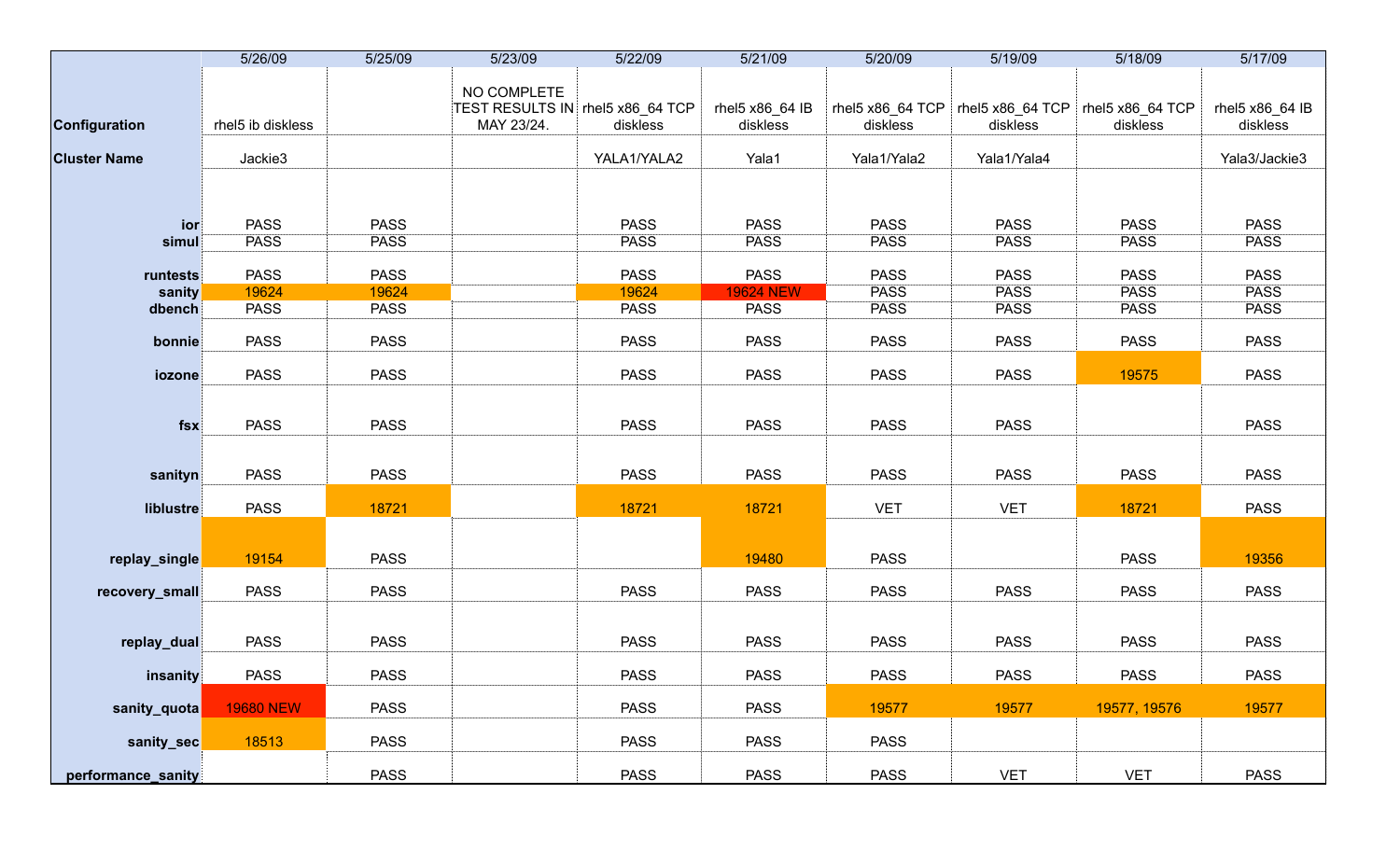|                      | 5/26/09           | 5/25/09     | 5/23/09                   | 5/22/09                                      | 5/21/09                     | 5/20/09                      | 5/19/09                        | 5/18/09                      | 5/17/09                     |
|----------------------|-------------------|-------------|---------------------------|----------------------------------------------|-----------------------------|------------------------------|--------------------------------|------------------------------|-----------------------------|
| Configuration        | rhel5 ib diskless |             | NO COMPLETE<br>MAY 23/24. | TEST RESULTS IN rhel5 x86_64 TCP<br>diskless | rhel5 x86_64 IB<br>diskless | rhel5 x86_64 TCP<br>diskless | rhel5 $x86$ 64 TCP<br>diskless | rhel5 x86_64 TCP<br>diskless | rhel5 x86_64 IB<br>diskless |
| replay_vbr           | <b>PASS</b>       | <b>PASS</b> |                           |                                              |                             |                              |                                |                              |                             |
| conf_sanity          |                   |             |                           |                                              |                             |                              |                                |                              |                             |
| replay_ost_single    |                   | <b>PASS</b> |                           | <b>PASS</b>                                  | <b>PASS</b>                 | <b>PASS</b>                  | <b>PASS</b>                    | <b>PASS</b>                  | <b>PASS</b>                 |
| racer<br>large-scale | <b>19680 NEW</b>  | <b>PASS</b> |                           | <b>PASS</b>                                  | <b>PASS</b>                 | <b>VET</b>                   | <b>VET</b>                     |                              | <b>PASS</b>                 |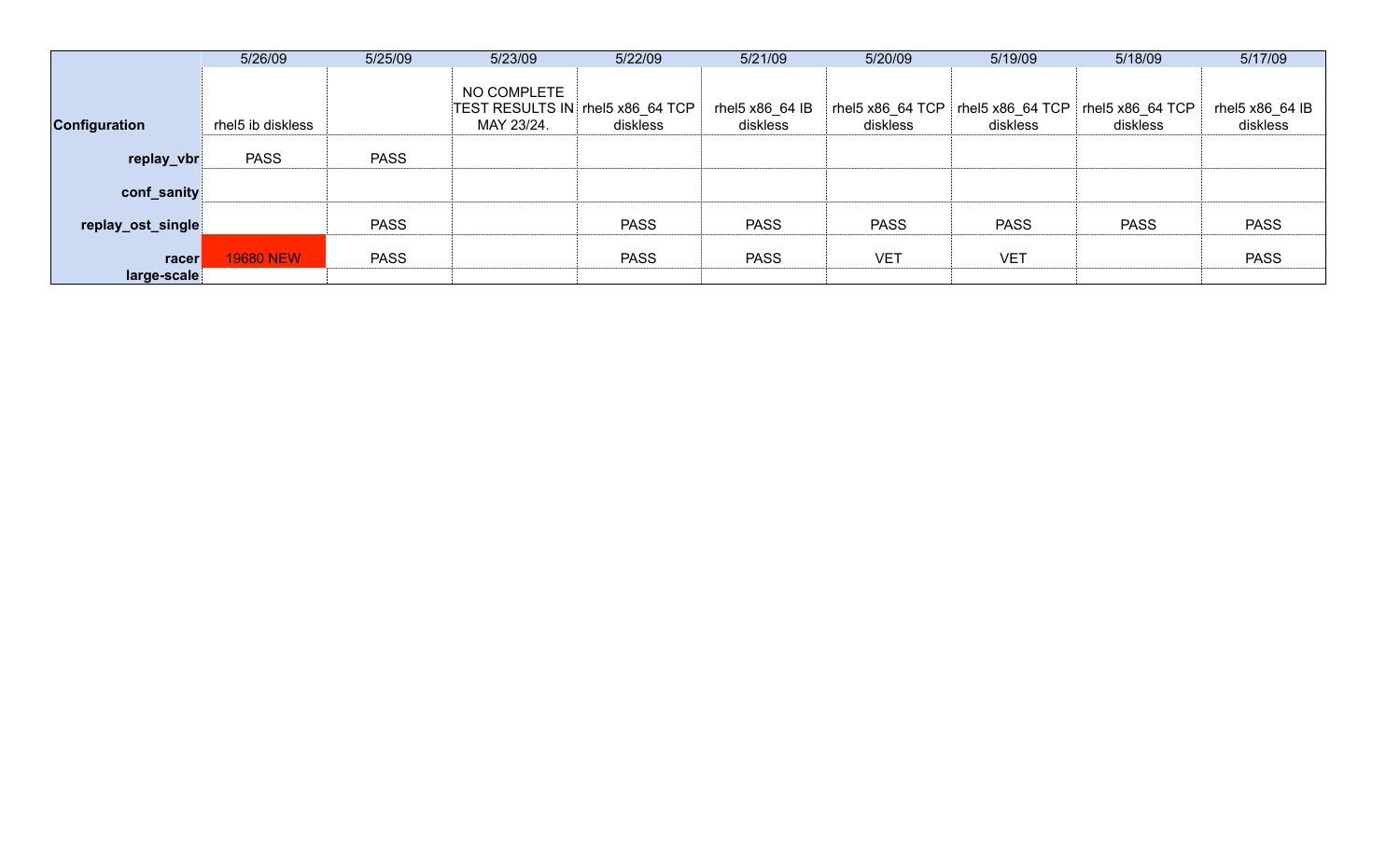|                     | 5/16/09                     | 5/15/09                   | 5/15/09                       | 5/14/09                       | 5/14/09                      | 5/14/09                      | 5/13/09                      | 5/12/09                      | 5/11/09                      |
|---------------------|-----------------------------|---------------------------|-------------------------------|-------------------------------|------------------------------|------------------------------|------------------------------|------------------------------|------------------------------|
|                     |                             |                           |                               |                               |                              |                              |                              |                              |                              |
|                     |                             |                           |                               |                               |                              |                              |                              |                              |                              |
| Configuration       | rhel5 x86_64 IB<br>diskless | sles10 x86_64 tcp<br>disk | rhel5 x86_64 tcp<br>diskless  | sles10 x86_64 tcp<br>diskless | rhel5 x867_64 ib<br>diskless | rhel5 x86_64 tcp<br>diskless | rhel5 x86_64 tcp<br>diskless | rhel5 x86_64 tcp<br>diskless | rhel5 x86_64 tcp<br>diskless |
|                     |                             |                           |                               |                               |                              |                              |                              |                              |                              |
| <b>Cluster Name</b> | Jackie1/Jackie3             | Yala1                     | Yala1/Jackie3                 | Yala1                         | Yala3                        | Jackie1/Jackie3              | Jackie1/Jackie3              | Jackie3                      | Jackie1/Jackie3              |
|                     |                             |                           |                               |                               |                              |                              |                              |                              |                              |
|                     |                             |                           |                               |                               |                              |                              |                              |                              |                              |
|                     |                             |                           |                               |                               |                              |                              |                              |                              |                              |
| ior                 | <b>PASS</b>                 | <b>PASS</b>               | <b>PASS</b>                   | <b>PASS</b>                   | <b>PASS</b>                  | <b>PASS</b>                  | <b>PASS</b>                  | <b>PASS</b>                  | <b>PASS</b>                  |
| simul               | <b>PASS</b>                 | <b>PASS</b>               | <b>PASS</b><br>Lab issue. LOL | <b>PASS</b>                   | <b>PASS</b>                  | <b>PASS</b>                  | <b>PASS</b>                  | <b>PASS</b>                  | <b>PASS</b>                  |
| runtests            | <b>PASS</b>                 | <b>PASS</b>               | crashed                       | 18317                         | <b>PASS</b>                  | <b>PASS</b>                  | <b>PASS</b>                  | <b>PASS</b>                  | <b>PASS</b>                  |
| sanity              | <b>PASS</b>                 | <b>PASS</b>               | <b>PASS</b>                   | <b>PASS</b>                   | <b>PASS</b>                  | <b>PASS</b>                  | <b>19523 NEW</b>             | <b>PASS</b>                  | <b>PASS</b>                  |
| dbench              | <b>PASS</b>                 | <b>PASS</b>               | <b>PASS</b>                   | <b>PASS</b>                   | <b>PASS</b>                  | <b>PASS</b>                  | <b>PASS</b>                  | <b>PASS</b>                  | <b>PASS</b>                  |
|                     |                             |                           |                               |                               |                              |                              |                              |                              |                              |
| bonnie              | <b>PASS</b>                 | <b>PASS</b>               | <b>PASS</b>                   | <b>PASS</b>                   | <b>PASS</b>                  | <b>PASS</b>                  | <b>PASS</b>                  | <b>PASS</b>                  | <b>VET</b>                   |
|                     |                             |                           |                               |                               |                              |                              |                              |                              |                              |
| iozone              | <b>PASS</b>                 | <b>PASS</b>               | <b>PASS</b>                   | <b>PASS</b>                   | <b>PASS</b>                  | <b>PASS</b>                  | <b>PASS</b>                  | <b>PASS</b>                  | <b>PASS</b>                  |
|                     |                             |                           |                               |                               |                              |                              |                              |                              |                              |
|                     |                             |                           |                               |                               |                              |                              |                              |                              |                              |
| $f$ sx              | <b>PASS</b>                 | <b>PASS</b>               | <b>PASS</b>                   | 19537                         | <b>PASS</b>                  | <b>PASS</b>                  | <b>PASS</b>                  | <b>PASS</b>                  | <b>PASS</b>                  |
|                     |                             |                           |                               |                               |                              |                              |                              |                              |                              |
| sanityn             | <b>PASS</b>                 | <b>PASS</b>               | <b>PASS</b>                   | <b>PASS</b>                   | IB was not loaded            | <b>PASS</b>                  | <b>PASS</b>                  | <b>PASS</b>                  | <b>PASS</b>                  |
|                     |                             |                           |                               |                               |                              |                              |                              |                              |                              |
| liblustre           | <b>PASS</b>                 | 18721                     | 18721                         | 18721                         | <b>PASS</b>                  | <b>PASS</b>                  | 18721                        | 17857                        | <b>VET</b>                   |
|                     |                             |                           |                               |                               |                              |                              |                              |                              |                              |
|                     |                             |                           |                               |                               |                              |                              |                              |                              |                              |
| replay_single       | 19154                       | <b>PASS</b>               | <b>PASS</b>                   | 19356, 18382                  | <b>PASS</b>                  | 19356                        | <b>PASS</b>                  | 19356, 18382                 | 19356                        |
| recovery_small      | <b>PASS</b>                 | <b>PASS</b>               | <b>PASS</b>                   | <b>PASS</b>                   | <b>PASS</b>                  | <b>PASS</b>                  | 16818                        | <b>PASS</b>                  | <b>PASS</b>                  |
|                     |                             |                           |                               |                               |                              |                              |                              |                              |                              |
|                     |                             |                           |                               |                               |                              |                              |                              |                              |                              |
| replay_dual         | <b>PASS</b>                 | <b>PASS</b>               | 18513                         | <b>PASS</b>                   | <b>PASS</b>                  | <b>PASS</b>                  | <b>PASS</b>                  | <b>PASS</b>                  | <b>PASS</b>                  |
|                     |                             |                           |                               |                               |                              |                              |                              |                              |                              |
| insanity            | <b>PASS</b>                 | <b>PASS</b>               | <b>PASS</b>                   | <b>PASS</b>                   | <b>PASS</b>                  | <b>PASS</b>                  | <b>PASS</b>                  | <b>PASS</b>                  | <b>PASS</b>                  |
|                     |                             |                           |                               |                               |                              |                              |                              |                              |                              |
| sanity_quota        | <b>PASS</b>                 | 19450                     | <b>PASS</b>                   | 19450                         | <b>PASS</b>                  | <b>PASS</b>                  | <b>PASS</b>                  | 19470                        | <b>PASS</b>                  |
| sanity_sec          | <b>PASS</b>                 | <b>PASS</b>               | <b>PASS</b>                   | <b>PASS</b>                   | <b>PASS</b>                  | <b>PASS</b>                  | <b>PASS</b>                  | <b>PASS</b>                  | <b>PASS</b>                  |
|                     |                             |                           |                               |                               |                              |                              |                              |                              |                              |
| performance_sanity  | <b>PASS</b>                 | <b>PASS</b>               | 19535                         | <b>PASS</b>                   | <b>PASS</b>                  | <b>PASS</b>                  | 18755                        | 18755                        | <b>VET</b>                   |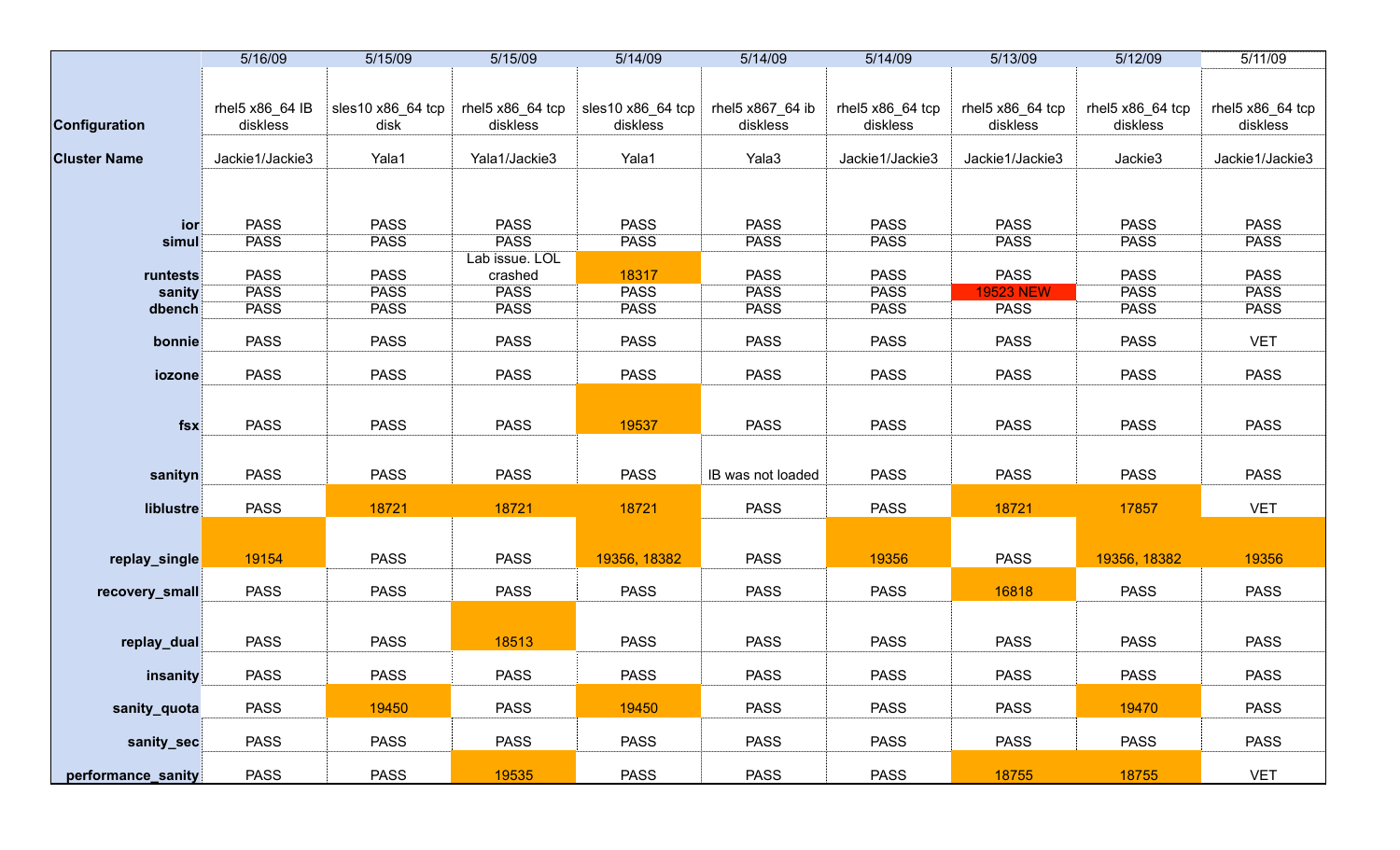|                      | 5/16/09                     | 5/15/09                   | 5/15/09                      | 5/14/09                       | 5/14/09                      | 5/14/09                      | 5/13/09                                   | 5/12/09                                   | 5/11/09                                   |
|----------------------|-----------------------------|---------------------------|------------------------------|-------------------------------|------------------------------|------------------------------|-------------------------------------------|-------------------------------------------|-------------------------------------------|
|                      |                             |                           |                              |                               |                              |                              |                                           |                                           |                                           |
| <b>Configuration</b> | rhel5 x86 64 IB<br>diskless | sles10 x86_64 tcp<br>disk | rhel5 x86_64 tcp<br>diskless | sles10 x86_64 tcp<br>diskless | rhel5 x867_64 ib<br>diskless | rhel5 x86_64 tcp<br>diskless | rhel5 $x86$ <sub>64</sub> tcp<br>diskless | rhel5 $x86$ <sub>64</sub> tcp<br>diskless | rhel5 $x86$ <sub>64</sub> tcp<br>diskless |
| replay_vbr           |                             |                           |                              |                               |                              |                              |                                           |                                           | <b>PASS</b>                               |
| conf_sanity          |                             |                           |                              |                               |                              |                              |                                           |                                           | <b>VET</b>                                |
| replay_ost_single    | <b>PASS</b>                 | <b>PASS</b>               | <b>PASS</b>                  | <b>PASS</b>                   | <b>VET</b>                   | <b>PASS</b>                  | <b>PASS</b>                               | <b>PASS</b>                               | <b>PASS</b>                               |
| racer                | <b>PASS</b>                 | <b>PASS</b>               | 19550                        | <b>PASS</b>                   | 19444                        | <b>PASS</b>                  | <b>PASS</b>                               | 19382                                     |                                           |
| large-scale          |                             |                           |                              |                               |                              |                              |                                           |                                           |                                           |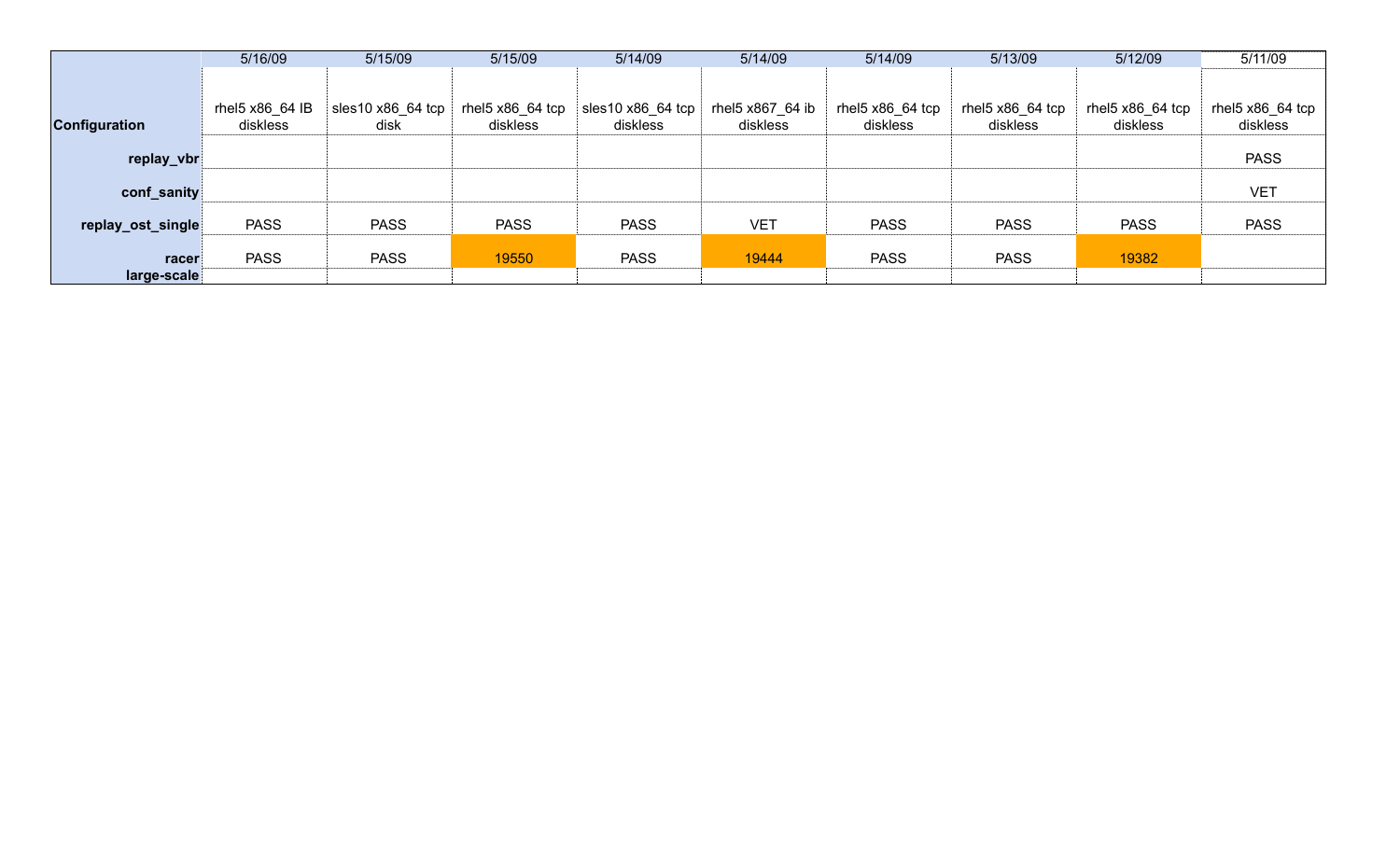|                     | 5/10/09                      | 5/9/09                       | 5/8/09                       |
|---------------------|------------------------------|------------------------------|------------------------------|
|                     |                              |                              |                              |
|                     |                              |                              |                              |
| Configuration       | rhel5 x86_64 tcp<br>diskless | rhel5 x86_64 tcp<br>diskless | rhel5 x86_64 tcp<br>diskless |
|                     |                              |                              |                              |
| <b>Cluster Name</b> | Jackie1/Jackie3              | Jackie1/Jackie3              | Jackie1/Jackie3              |
|                     |                              |                              |                              |
|                     |                              |                              |                              |
| ior                 | <b>PASS</b>                  | <b>PASS</b>                  | <b>PASS</b>                  |
| simul               | <b>PASS</b>                  | <b>PASS</b>                  | <b>PASS</b>                  |
|                     |                              |                              |                              |
| runtests            | <b>PASS</b>                  | 18849                        | 18849                        |
| sanity              | <b>PASS</b>                  | <b>PASS</b>                  | <b>PASS</b>                  |
| dbench              | <b>PASS</b>                  | <b>PASS</b>                  | <b>PASS</b>                  |
| bonnie              | <b>PASS</b>                  | <b>PASS</b>                  | <b>PASS</b>                  |
|                     |                              |                              |                              |
| iozone              | <b>PASS</b>                  | <b>PASS</b>                  | <b>PASS</b>                  |
|                     |                              |                              |                              |
|                     |                              |                              |                              |
| fsx                 | <b>PASS</b>                  | <b>PASS</b>                  | <b>PASS</b>                  |
|                     |                              |                              |                              |
| sanityn             | <b>PASS</b>                  | <b>PASS</b>                  | <b>PASS</b>                  |
|                     |                              |                              |                              |
| liblustre           | 18721                        | 18721                        | 18721                        |
|                     |                              |                              |                              |
| replay_single       | 19356                        | 18382                        | <b>PASS</b>                  |
|                     |                              |                              |                              |
| recovery_small      | <b>PASS</b>                  | <b>PASS</b>                  | <b>PASS</b>                  |
|                     |                              |                              |                              |
| replay_dual         | <b>PASS</b>                  | <b>PASS</b>                  | <b>PASS</b>                  |
|                     |                              |                              |                              |
| insanity            | <b>PASS</b>                  | <b>PASS</b>                  | <b>PASS</b>                  |
|                     |                              |                              |                              |
| sanity_quota        | 19472                        | <b>PASS</b>                  | 19470                        |
| sanity_sec          | 19472                        | <b>PASS</b>                  | <b>PASS</b>                  |
|                     |                              |                              |                              |
| performance_sanity  | 19151                        | 19151                        | 19151                        |